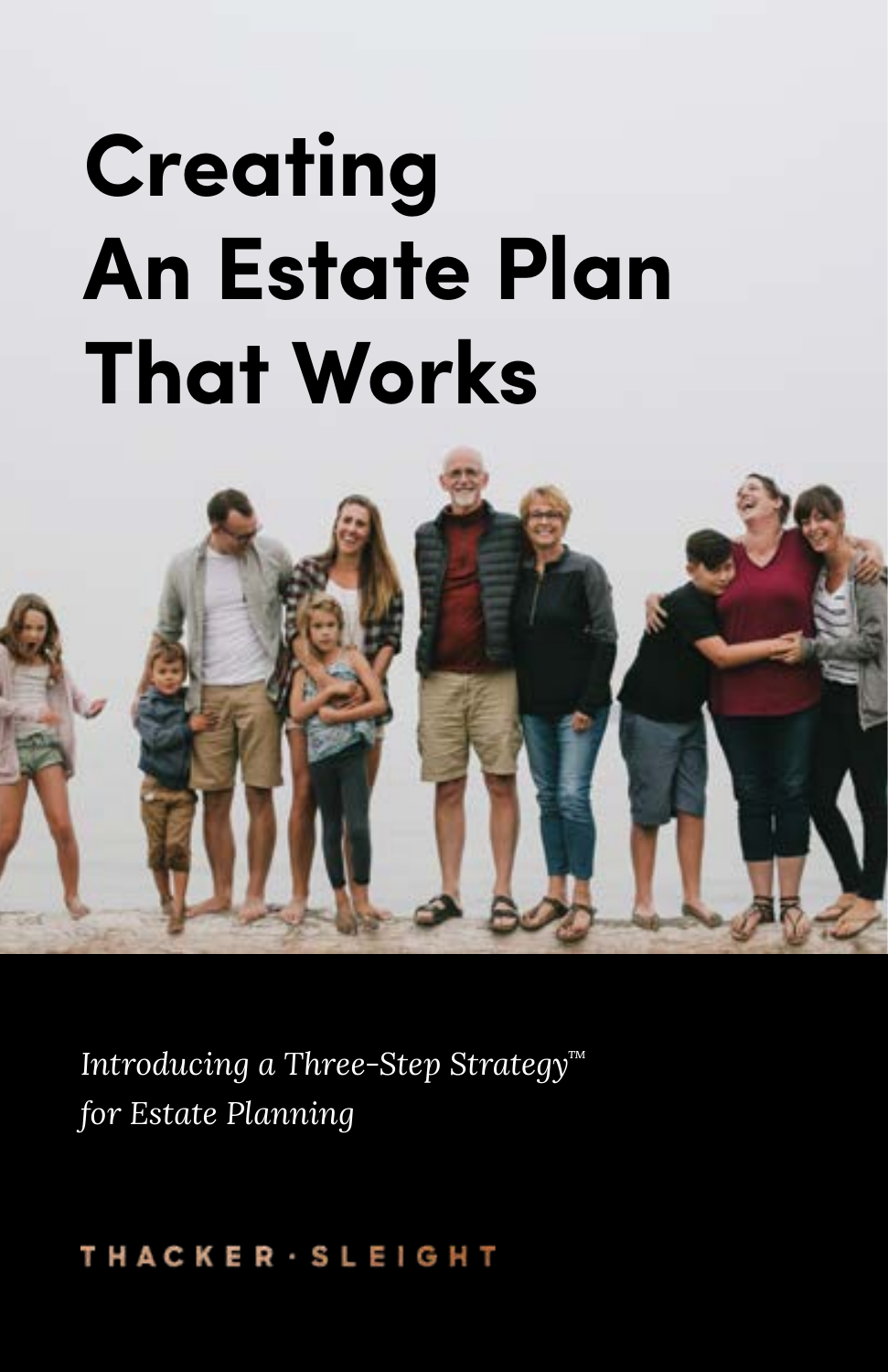

**Wealth Preservation**

**Family Members and Family Dynamics**

**Thorough Understanding of Your** 

# **Creating An Estate Plan That Works**

The truth about estate planning is that most plans just don't work, meaning they don't meet client expectations. A plan that works allows you to meet the definition of estate planning; to maintain control during your lifetime, plan for your disability, then give what you have to whom you want, when you want, and the way you want. To do so, let us introduce you to the Three-Step Strategy for Creating Plans That Work.

### **Two Major Problems with Traditional Estate Planning**

*The First Problem Is That Most Estate Plans Are Created Upside Down!* 

We see the planning process as a pyramid. The pyramid's foundation is the thorough understanding of your hopes, fears, dreams and aspirations. We begin with the most important person in the world to each of us—ME! Most of us want to be sure that we (and our spouses, if married) are taken care of now, and throughout our retirement years. Most associate estate planning with those that come after us.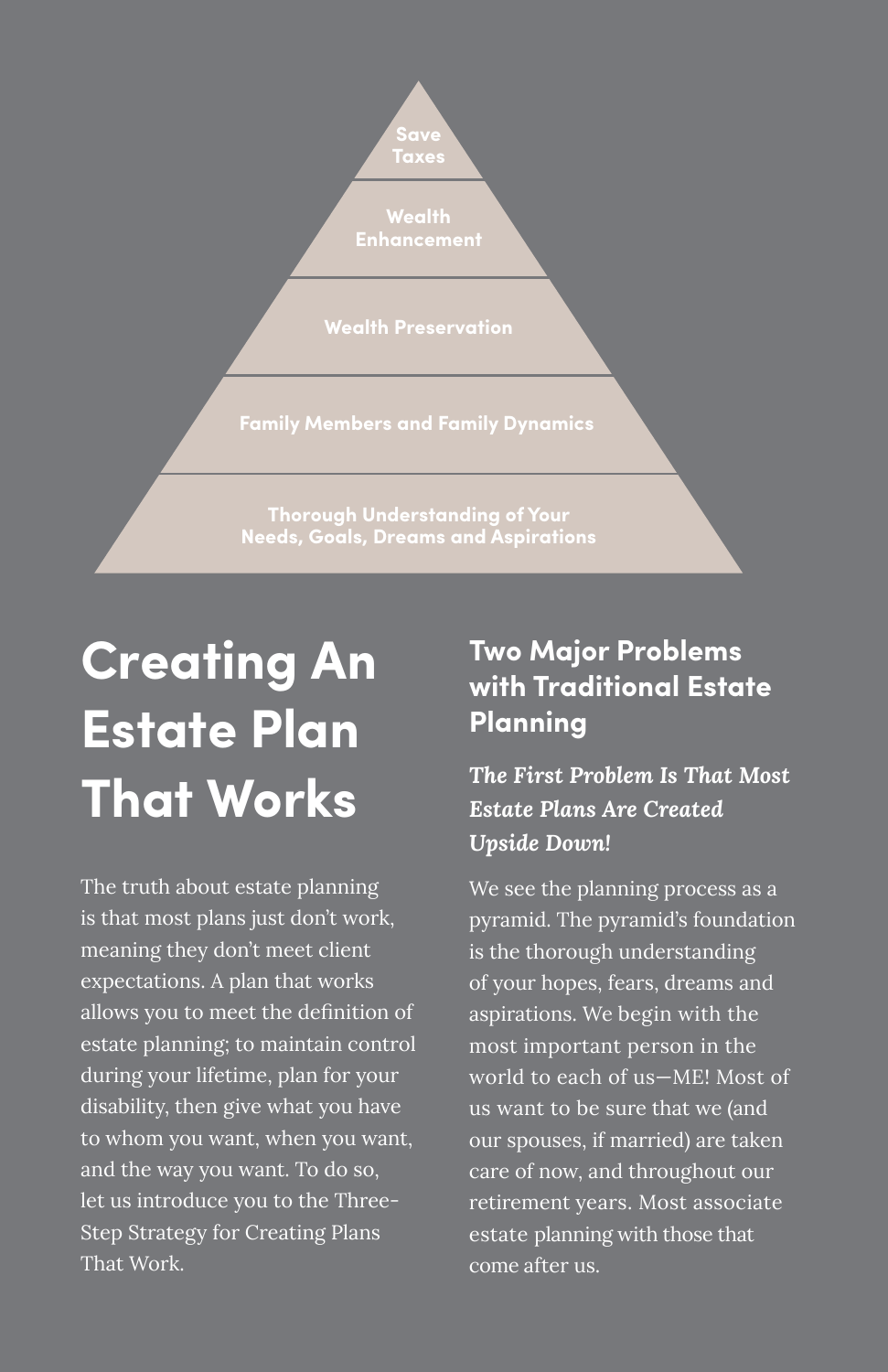Thus, we need to have a thorough understanding of your family members and family dynamics those people that you care about and who will someday receive the benefits of your success. For some people, family includes children and grandchildren. For others, it may be nieces and nephews, friends, or even community organizations.

YOU are the expert on family matters. We depend on you to teach us about your family. We'll teach you about the law. Together, we'll cocreate a plan that meets your goals.

After the foundation of the pyramid is laid, it is appropriate to discuss wealth. We find that most of our clients first want to protect and preserve the wealth that they have accumulated over the years, but then of course are also interested in enhancing that wealth.

The final building block of the pyramid is made up of strategies and tools to save taxes. Like the last piece of a jigsaw puzzle, this is the easiest piece to fit in—if all of the proper groundwork has been laid.

When we say that most estate plans are created upside down, we mean that most are built on tax planning instead of family planning! Personal family concerns and goals are relegated to a lower priority instead of being the very foundation of the plan. We believe utilizing the Planning Pyramid approach allows us to better focus on client goals and create solutions that will ultimately make the planning both easier and more effective.

#### *The Second Problem is that Most "Traditional" Estate Plans Just Don't Work!*

We know an estate plan works when the expectations of the client are completely met. Of course, it's really the family members who will see the results.

Why don't most plans work? We believe it's because many clients and professional advisors see estate planning as being transactional. They say, 'I did my estate plan.' In reality, estate planning is a process, not a transaction. Because everything constantly changes, your plan must be changing too.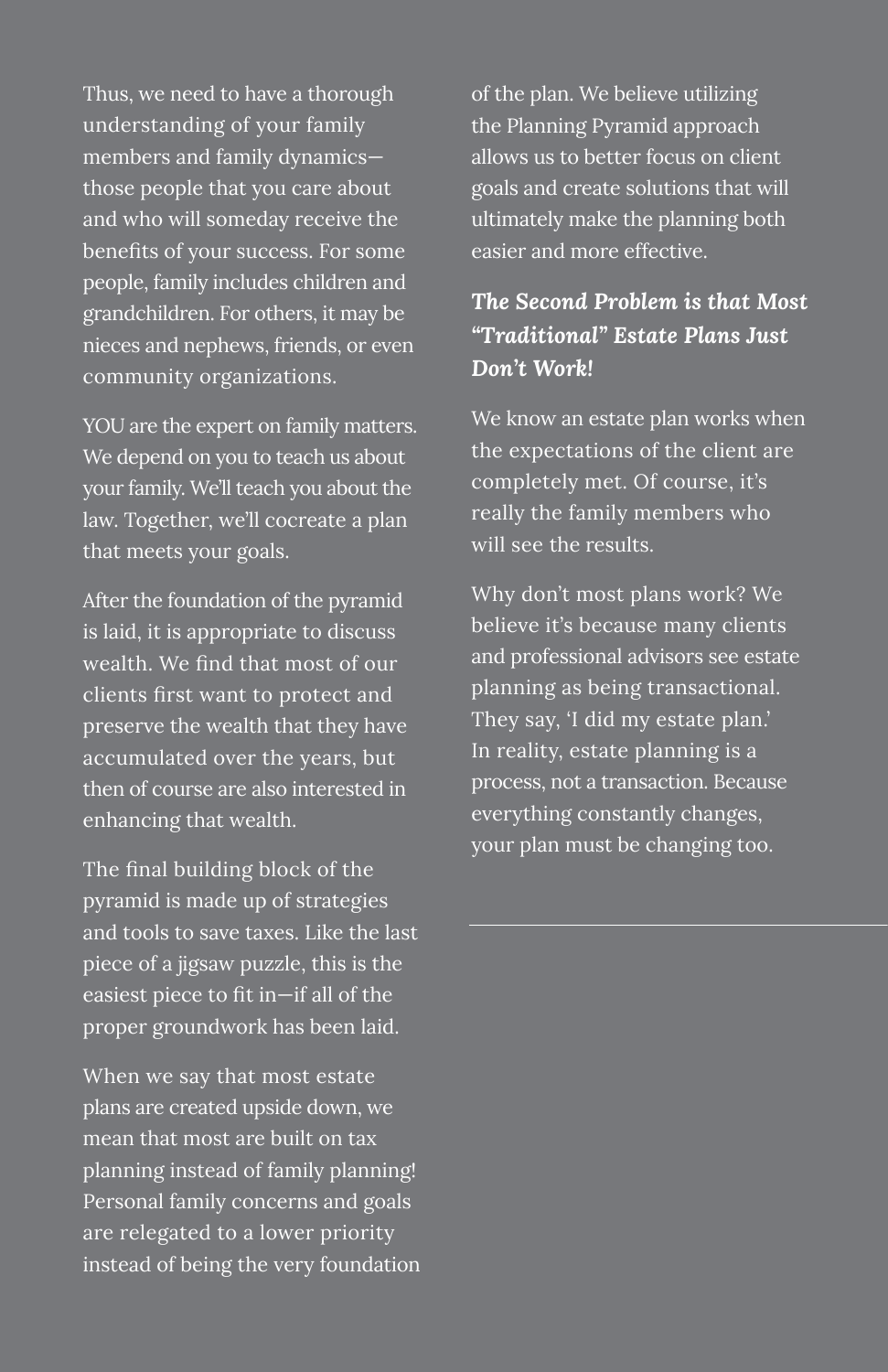# **The Importance of Title**

Everything in estate planning comes down to title. Tax savings depend on title. Personal protections depend on title. Effectiveness of personal instructions depends on title. In other words, you and your family only receive the benefits of your planning if your plan controls your wealth. Control comes from proper asset titling.

There are basically three types of title: *Individual Name, Joint Name* and *Contract*. Joint Name property includes tenancy in common, joint tenancy with rights of survivorship, and in some states, tenancy by the entirety. Contracts include beneficiary designation assets (insurance, retirement plan and P.O.D. accounts) and trusts.

Assets owned in individual name are the only assets that are controlled by a will. Jointly owned accounts and beneficiary designation assets pass automatically by law. Only assets owned by or payable to a trust are controlled by the instructions of that trust.

### *The Pitfalls of Jointly Owned Property*

- Your joint tenancy property can pass to unintended heirs.
- Joint tenancy does not avoid probate, it only delays it.
- There may be unintended inheritance consequences if joint tenancy is used between non-spouses (for example, with children).
- The joint tenancy property may be subject to your joint tenant's creditors.
- Joint tenancy makes no provisions for death tax planning.
- Joint tenancy doesn't allow you to give property to whom you want, when you want and the way you want.

### *The Pitfalls of Planning with a Beneficiary Designation*

- ʫ Designating your beneficiaries on a standard business form "beneficiary designation" often means losing control of a major part of your estate. It does not enable you to leave instructions or provide guidance to your loved ones.
- Often the wrong beneficiary is named in the beneficiary designation.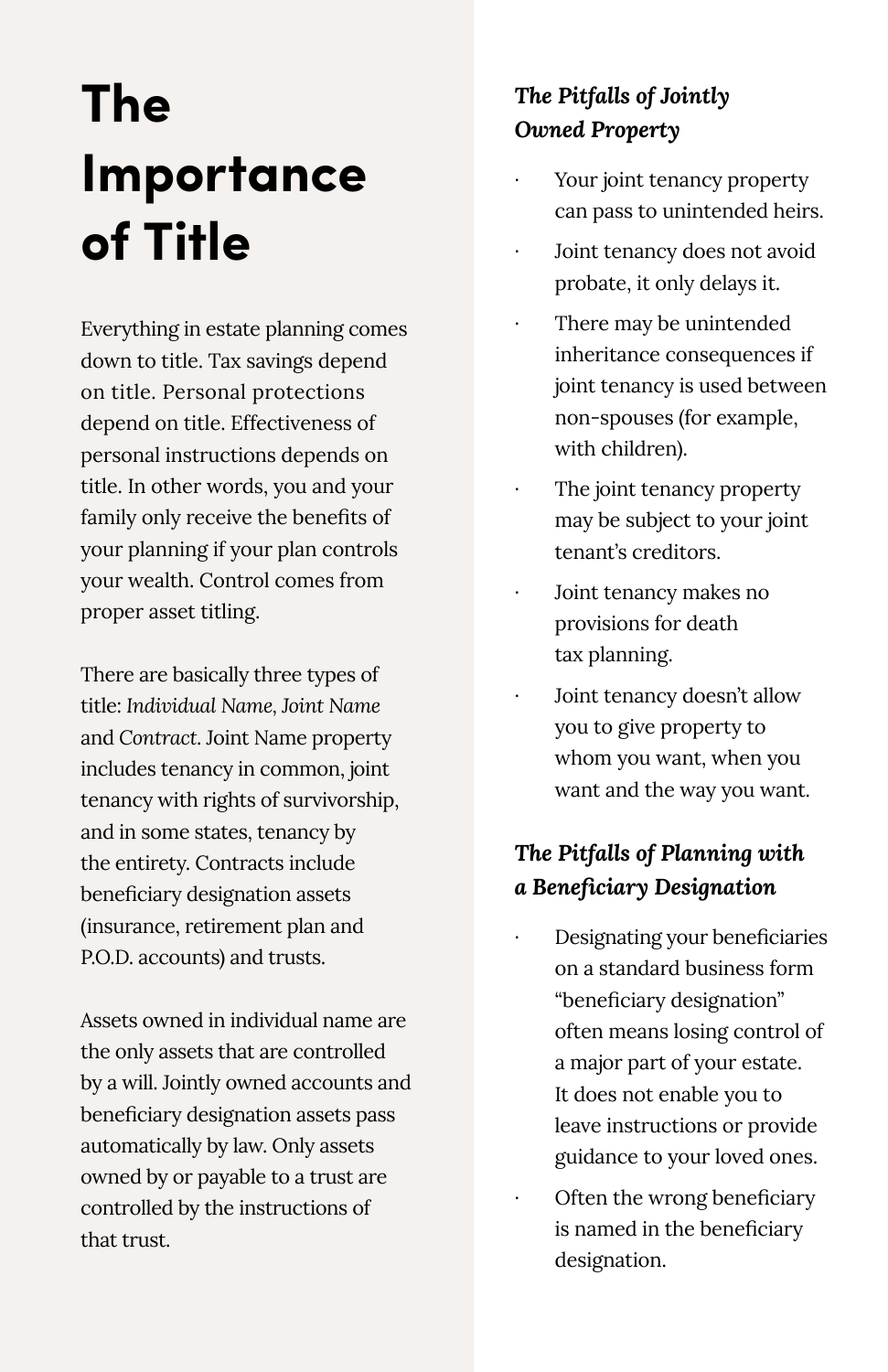- Use of a beneficiary designation won't protect the inheritance you leave your spouse and children from later creditors and predators.
- Equal distribution of a beneficiary designation asset may cause unequal results that won't meet your family's special needs.
- ʫ Beneficiary designations make no provision for death tax planning.

#### *The Pitfalls of a Will*

- Wills guarantee probate—which can generate executor and attorney fees and cause much time delay before your loved ones can receive their inheritance.
- ʫ Wills offer no planning or direction for you or your family in the event of your disability.
- Wills are easily challenged by unhappy relatives.
- Wills don't control their makers' life insurance proceeds, retirement benefits, or jointlyowned property.
- ʫ Wills are often bare-bones form documents written in hard-to-understand language. They don't capture the hopes, fears, dreams, values and ambitions of their makers.
	- Wills may not be effective when their makers move to or own property in another state.

#### *The Pitfalls of Trust*

- ʫ Although most living trusts appear to be better than wills, they produce about the same result as wills if not fully funded (assets properly titled), because they do not avoid probate.
- ʫ Most living trusts are sterile legal forms that do not contain instructions for loved ones. They only accomplish limited objectives.
	- ʫ Most living trusts do not achieve expected cost savings because they are not fully funded and settlement fees are not discussed in advance.

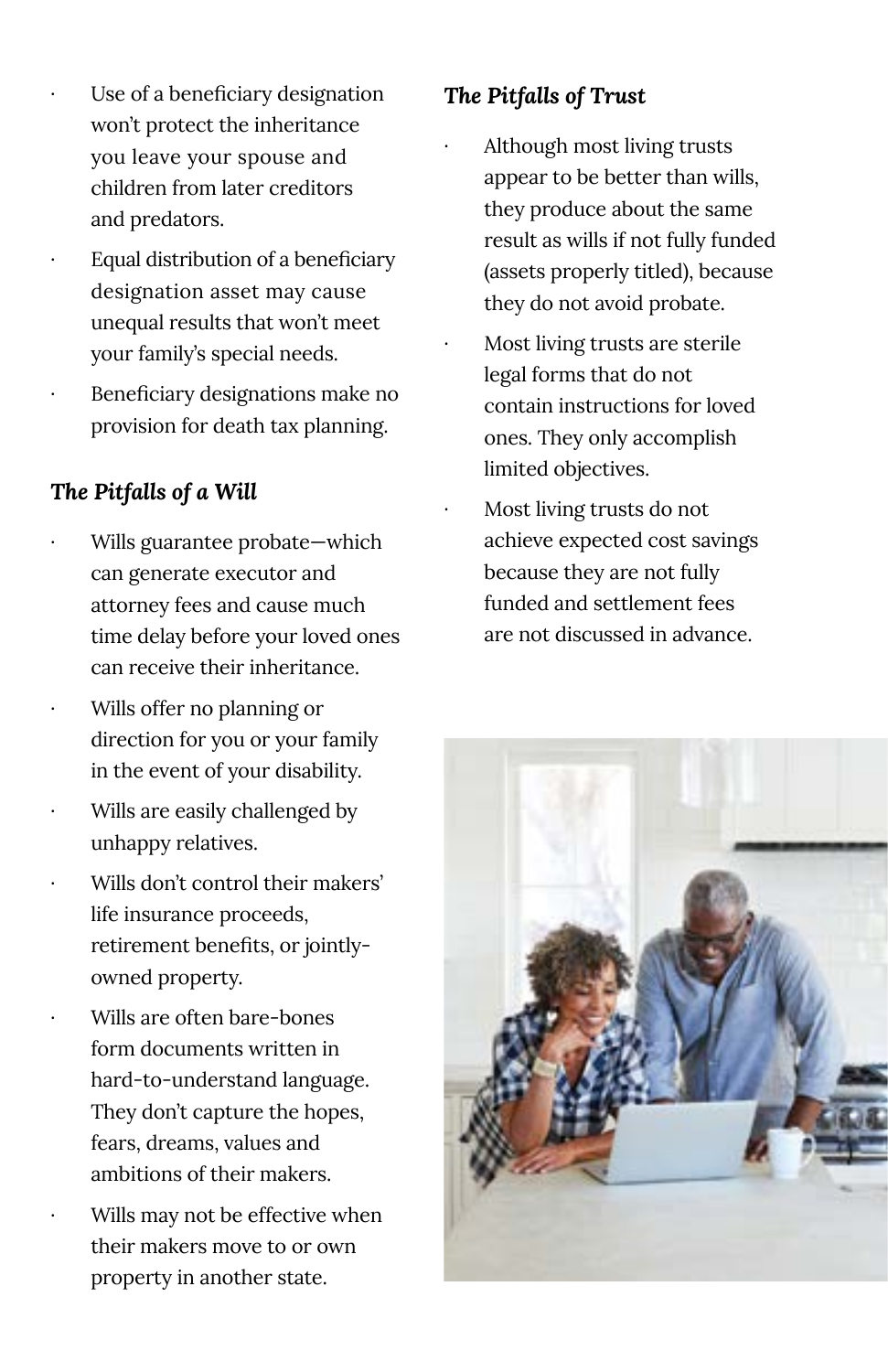

## **The Three-Step Strategy™ The Estate Planning Solution:**

#### *It's Not About Documents— It's About Results!*

The key to creating a plan that works is clear, comprehensive, customized instructions for your own care and that of your loved ones. These instructions can be included in a will, a trust, and in several other related documents. We find that most of our clients are best served with a combination of these tools, developed via the Three-Step Strategy™.

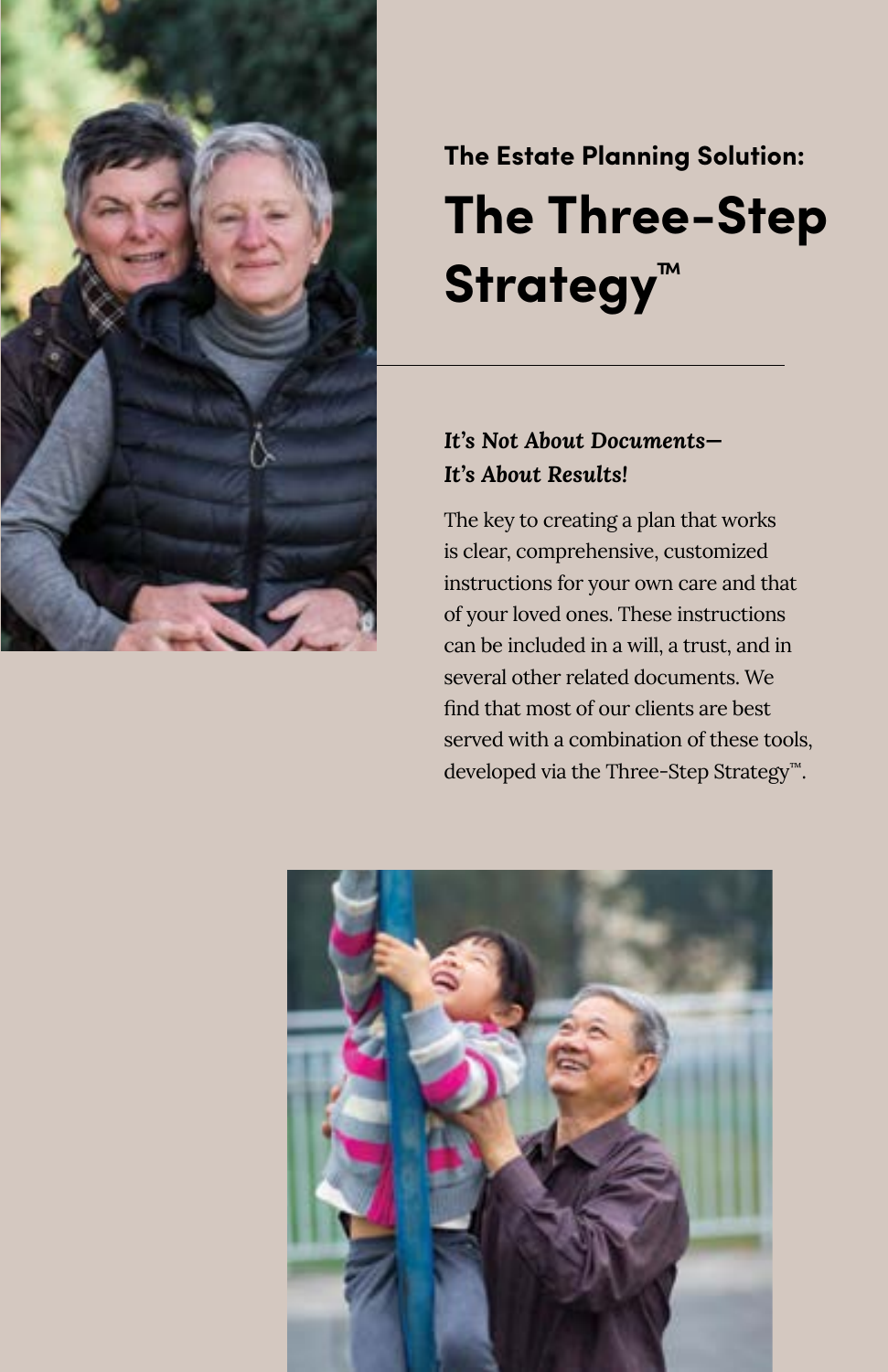#### **STEP 1**

**DEVELOP Your Plan with Counseling-Oriented Planning Partners (as opposed to with a word processing, documentoriented attorney).**

We believe much of what passes for estate planning in this country is little more than word processing! We don't believe you should pay a licensed professional to do mere word processing. Their value is in their counsel and advice, based on knowledge, wisdom, and experience. If word processing is all you want, you may as well do it yourself! But if you want an estate plan that works, seek good counseling from an attorney who is willing to work closely with other professionals such as your financial advisor and accountant.

#### **STEP 2**

#### **COMMIT Yourself and Your Family to a Formal Continuing Maintenance and Education Program.**

An estate plan faces a myriad of changes. First, there is constant change in your personal, family, and financial situation. Secondly, there is constant change in both tax law and non-tax law that impact your estate plan. Third, there is constant change in your attorney's experience and expertise. Your professional advisors are continually improving through ongoing education and collected experience.

Because everything constantly changes, you cannot expect a plan to accomplish what it was intended to accomplish if it is never updated. In fact, the costs of failing to update are typically far greater than the costs of keeping your plan current.

#### **STEP 3**

**SECURE Appropriate Assistance to Assure You and Your Family that Your Wisdom is Transferred Along with the Rest of Your Wealth.**

It's one thing to pass your financial wealth to the next generation. It's a different thing to pass it along in an orderly and protected manner. And it's yet another thing to pass it along with your wisdom, a critical part of your true wealth. A good estate plan accomplishes all three things.

By working with a team of professionals, your heirs will be able to receive their inheritance in a form that is protected from creditors and predators. In addition, you can structure your estate plan to provide in-depth instructions or commentary on those things that you believe are important for those heirs to know and do.